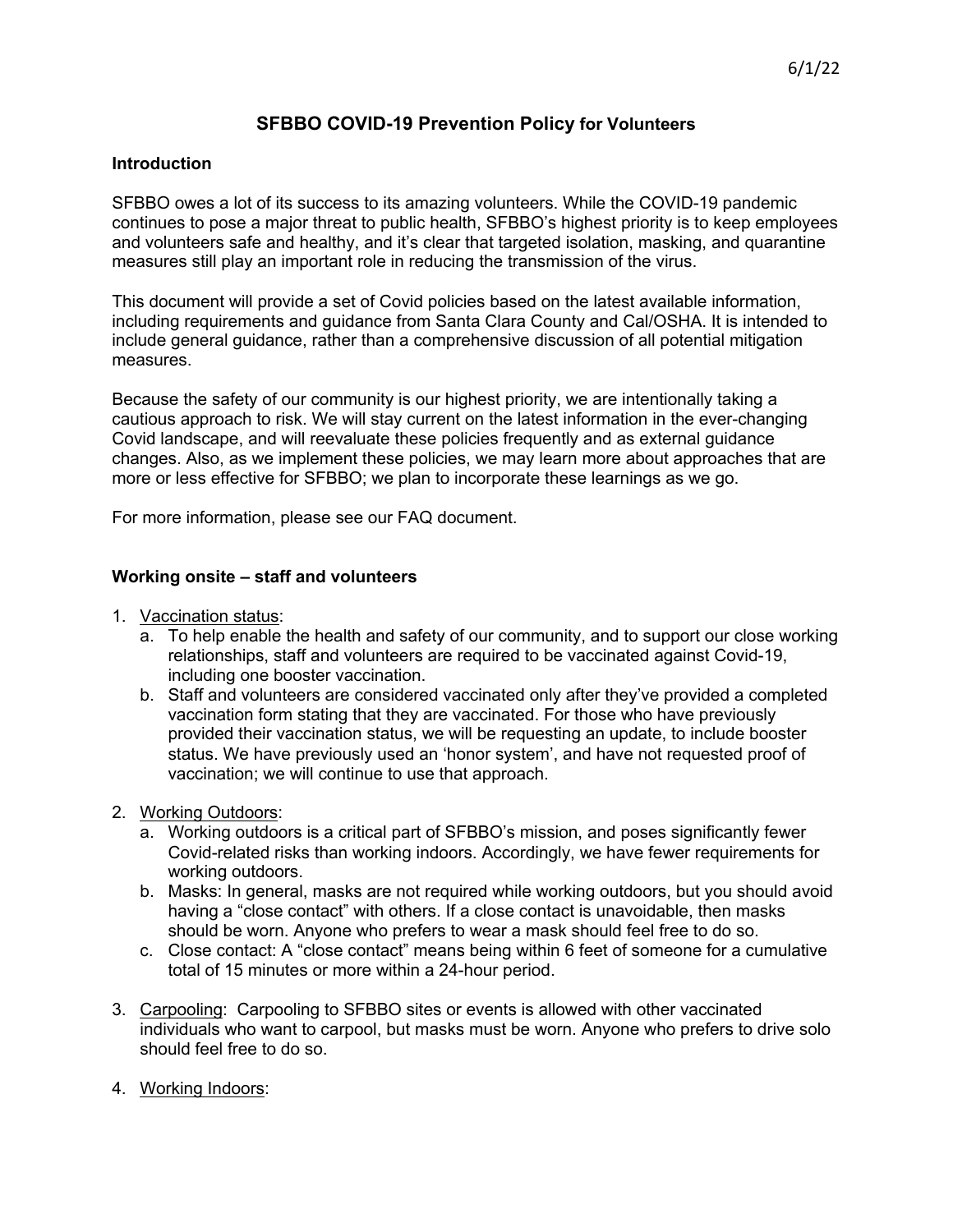- a. Masks: Masks are required indoors, unless you're alone in a room with a closed door. Masks should be well-fitted N95 or KN95 type, and should always be worn over both the nose and mouth. SFBBO will have masks available for use in central work locations.
- b. If you develop any signs or symptoms of Covid or other illness while working on site, you must leave immediately and notify your SFBBO contact.
- 5. When to Stay Home Volunteers: Please immediately inform your SFBBO contact, and do not come into work, if you have:
	- Tested positive for Covid
	- Experienced any signs or symptoms of Covid
	- Had a "close contact" with someone who had Covid, or with someone who may have Covid (e.g. if they are awaiting PCR test results.)

You may return to work after consulting with your SFBBO contact, and at least 10 days after testing positive or possible exposure.

- 6. Testing:
	- a. Testing can be done via either PCR or at-home tests, but PCR tests are strongly preferred, are widely available free of charge: https://covid19.sccgov.org/covid-19-testing If using at-home tests, multiple tests are recommended.
	- b. Testing should be done on day 5 or later following possible exposure or when you first had symptoms.
- 7. Reporting: California employers must meet certain protocols and reporting requirements if any personnel with Covid was present at a worksite (including any outdoor location). Accordingly, please inform your SFBBO contact immediately if you believe you may have Covid.

## **Events involving the public**

- 8. Overall: As part of our outreach mission, SFBBO participates in a broad variety of events. While it is not possible to anticipate every detail of a given event, we will continue to evaluate opportunities for event participation as they arise, and will use the following principles for guidance. We will review this policy regularly, and will review it prior to the beginning of the 2022-23 school year.
- 9. Indoor events: Because our highest priority is to keep employees and volunteers safe and healthy, we require the following for all indoor events:
	- Proof of vaccination for all attendees must be received
	- At the event, or one day prior to it, attendees must state that they have no current symptoms
	- Well-fitting masks must be worn over the nose and mouth

Given these requirements, we expect to continue our current approach of declining events held inside libraries or schools, at least through the summer of 2022.

- 10. Outdoor events: Events taking place outdoors are strongly preferred, since they pose significantly less risk than those held indoors. For these events we require the following:
	- At the event, or one day prior to it, attendees must state that they have no current symptoms
	- Well-fitting masks must be worn over the nose and mouth
	- Social distancing throughout the event should be recommended